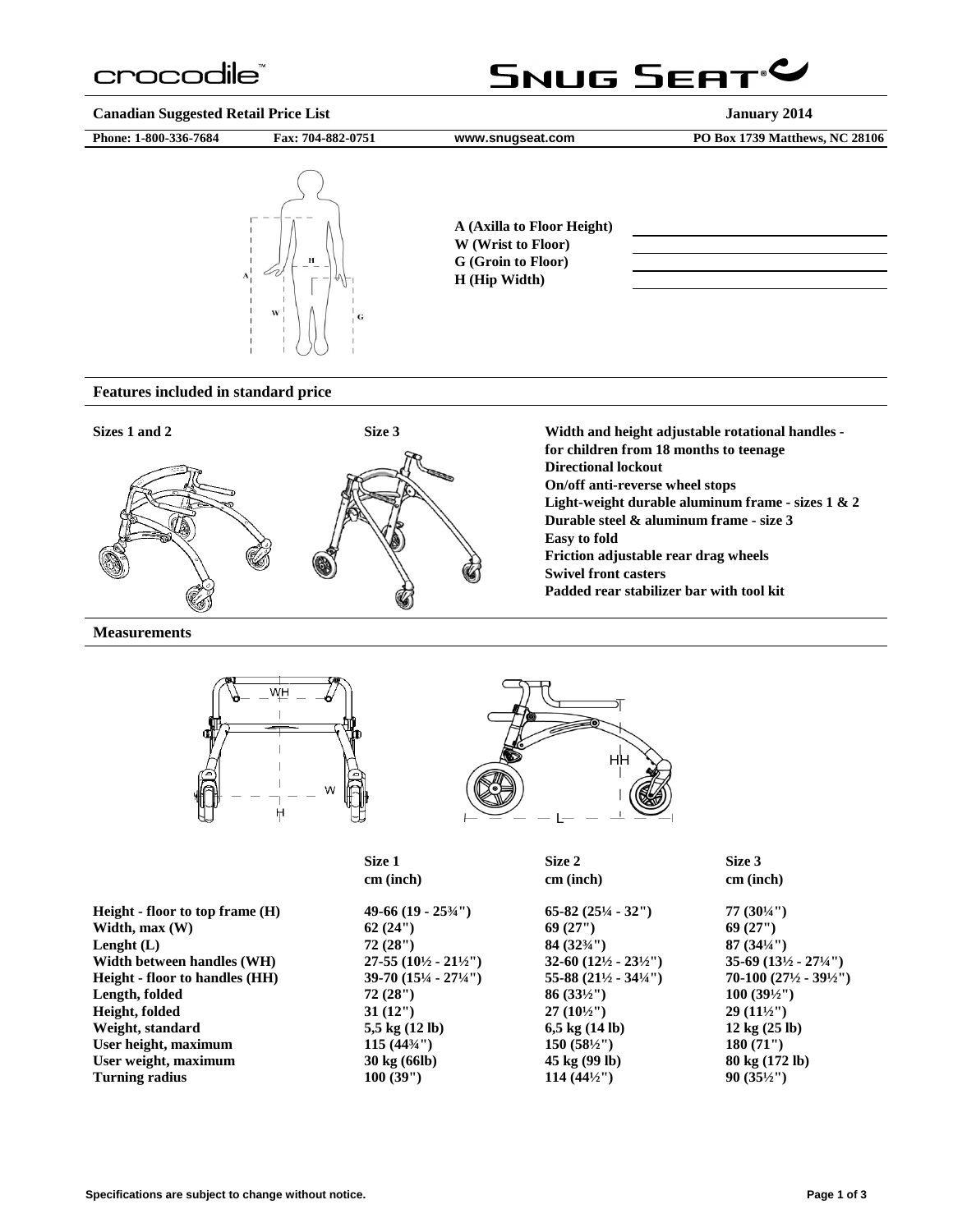# **SNUG SEAT<sup>&</sup>**

|                                                                                            | <b>Drop Ship:</b>                                                                                                                                                                                                                   | <u> 1989 - Johann Harry Harry Harry Harry Harry Harry Harry Harry Harry Harry Harry Harry Harry Harry Harry Harry</u>                                                                                                         |
|--------------------------------------------------------------------------------------------|-------------------------------------------------------------------------------------------------------------------------------------------------------------------------------------------------------------------------------------|-------------------------------------------------------------------------------------------------------------------------------------------------------------------------------------------------------------------------------|
| <b>Date:</b>                                                                               | <b>Name</b>                                                                                                                                                                                                                         |                                                                                                                                                                                                                               |
| P.O. Number:<br><u> 1980 - Andrea Andrew Maria (b. 1980)</u>                               | <b>Address</b>                                                                                                                                                                                                                      | <u> 1989 - Johann Harry Barn, mars ar y brening ar y brening ar y brening ar y brening ar y brening ar y brening</u>                                                                                                          |
| <b>Buyer:</b><br><u> 1980 - Andrea Brand, amerikansk politik (</u>                         | <b>City</b>                                                                                                                                                                                                                         | the control of the control of the control of the control of the control of the control of the control of the control of the control of the control of the control of the control of the control of the control of the control |
| <b>Marked For:</b><br><u> 1980 - Johann Barn, mars an t-Amerikaansk politiker (</u>        | <b>State</b>                                                                                                                                                                                                                        | Zip                                                                                                                                                                                                                           |
| E Mail:<br>the contract of the contract of the contract of the contract of the contract of | <b>Tel.</b> The contract of the contract of the contract of the contract of the contract of the contract of the contract of the contract of the contract of the contract of the contract of the contract of the contract of the con | <b>Fax ____________________</b>                                                                                                                                                                                               |

| Phone: 1-800-336-7684 | Fax: 704-882-0751<br>www.snugseat.com                                                                          |             | PO Box 1739 Matthews, NC 28106 |                  |  |
|-----------------------|----------------------------------------------------------------------------------------------------------------|-------------|--------------------------------|------------------|--|
| Crocodile             | <b>Description</b>                                                                                             | <b>Size</b> | Part No.                       | <b>Price CAD</b> |  |
|                       | Crocodile gait trainer, yellow                                                                                 | size 1      | 86801                          | 1,200            |  |
|                       | Crocodile gait trainer, orange                                                                                 | size 2      | 86802                          | 1,200            |  |
|                       | Crocodile gait trainer, black                                                                                  | size 2      | 86852                          | 1,200            |  |
|                       | Crocodile gait trainer, metallic grev                                                                          | size 3      | 86803                          | 1,600            |  |
|                       | Crocodile Complete*, yellow                                                                                    | size 1      | 86801-C                        | 1,855            |  |
|                       | Crocodile Complete*, orange                                                                                    | size 2      | 86802-C                        | 1,855            |  |
|                       | Crocodile Complete*, black                                                                                     | size 2      | 86852-C                        | 1,855            |  |
|                       | *Includes: R82 sling seat, Gator Pelvic Pad, Gator Lateral Pads, Gator Lateral Strap, & Gator Forearm Supports |             |                                |                  |  |

| <b>Accessories</b> |                                                                                                                                                        |                            |                         |                   |  |
|--------------------|--------------------------------------------------------------------------------------------------------------------------------------------------------|----------------------------|-------------------------|-------------------|--|
|                    | Forearm support w/handgrip, set (R82)<br>Forearm support w/handgrip, set (R82)<br>Forearm support w/handgrip, set (R82)<br>$MinMax Height = 31" - 45"$ | size 1<br>size 2<br>size 3 | 86858<br>86859<br>86860 | 510<br>510<br>510 |  |
|                    | Forearm support (Gator), right, each                                                                                                                   | small                      | 4800-R                  | 235               |  |
|                    | Forearm support (Gator), left, each                                                                                                                    | small                      | 4800-L                  | 235               |  |
|                    | Forearm support (Gator), right, each                                                                                                                   | large                      | 4850-R                  | 235               |  |
|                    | Forearm support (Gator), left, each                                                                                                                    | large                      | 4850-L                  | 235               |  |
|                    | Wrist Cuff for Gator Forearm Supports, set size 1 & 2                                                                                                  |                            | 4065                    | 60                |  |

**Forearm Support Measurements - Gator**







**Small - Minimum Small - Maximum Large - Minimum Large - Maximum**



| <b>Pelvic Support, R82</b>                                                                                    | $7''w \times 4\frac{1}{2}$ 'h | 86816   | 170 |
|---------------------------------------------------------------------------------------------------------------|-------------------------------|---------|-----|
| Pelvic pad, Small, Snug Seat                                                                                  | $7''w \times 3\frac{1}{2}$ 'h | 36-9587 | 170 |
| Pelvic pad, Large, Snug Seat                                                                                  | $9''w \times 3\frac{1}{2}$ 'h | 36-9586 | 170 |
| Pelvic strap - attaches to pelvic pad                                                                         | 34"                           | 4012    | 75  |
| Lateral pads                                                                                                  | 5"d x $3\frac{1}{2}$ "h       | 4015    | 110 |
| Attache to Snug Seat Small and Large Pelvic Pads                                                              |                               |         |     |
| Width - small adjusts from 6" to 9" large 8" to $11\frac{1}{2}$ "<br>Lateral strap (Attaches to lateral pads) | one size                      | 4016    | 75  |
|                                                                                                               |                               |         |     |

*Pictogram to left shows Pelvic pad combined with Lateral pads and Lateral strap*